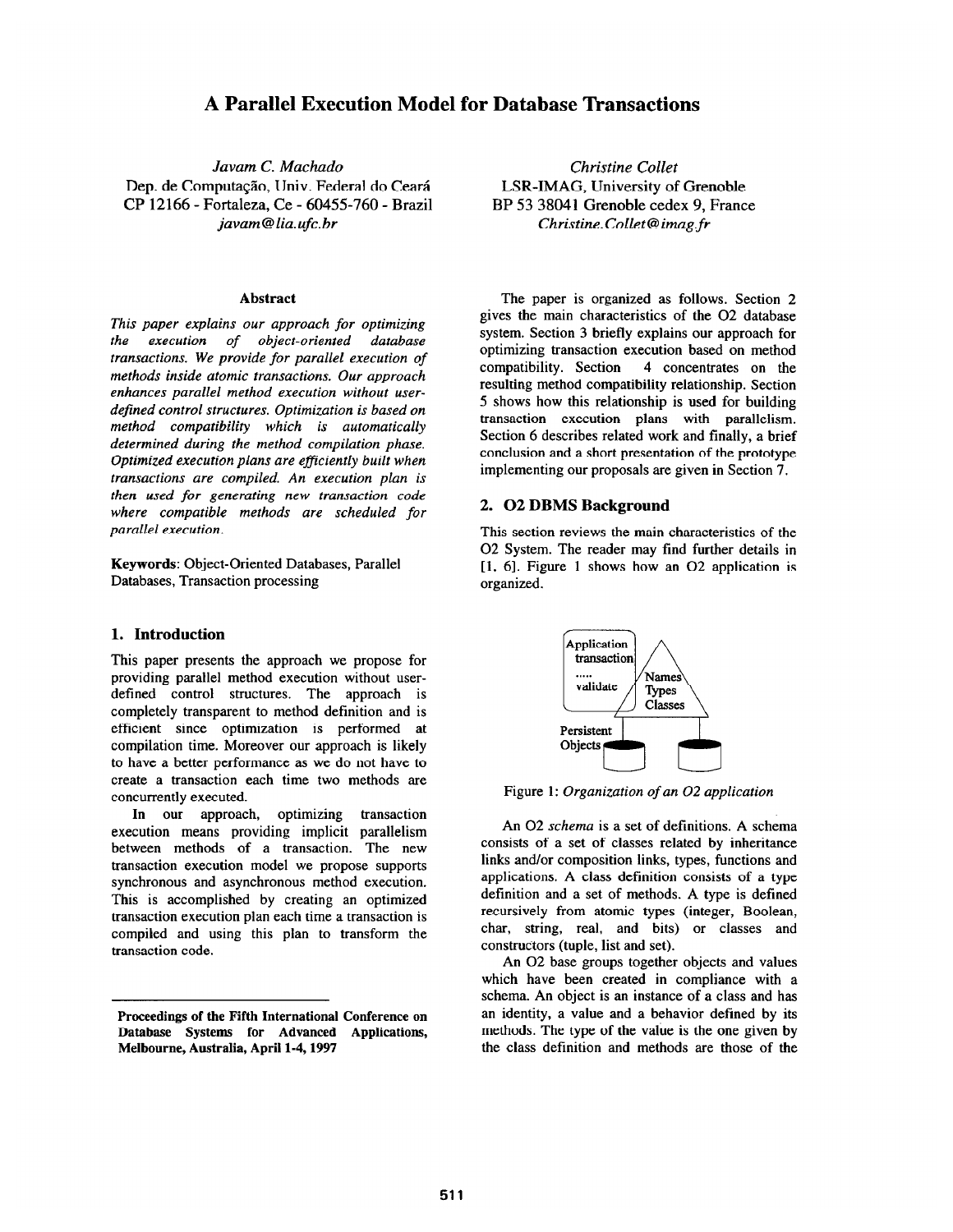class. Independently from objects, 02 also manages values which are instances of a type. In the remainder of this paper, the entity concept is used for referencing either objects or values.

By default, entities created during program execution are not persistent. To become persistent, an entity must be directly or indirectly attached to a name, i.e., a persistent root belonging to a schema. The entity attached to the root is stored in one of the database associated with the schema, the one "active" when the attachment is done.

Methods are defined using 02C, which allows to express manipulations on persistent entities as well as non-persistent entities. Persistent entities are manipulated only inside transactions. The query language of the system, 02SQL, can be used to express Boolean expressions on entities as well as SQL queries on collections. OZSQL queries can be executed either in an interactive mode or as part of the body of a method or a program.

An 02 application is a set of programs and belongs to a schema. When an application starts up, it opens a read-only transaction. Programs of the application executed within this transaction can manipulate transient entities (apply methods, modify values, etc.) but are restricted to read-only access to persistent entities. A (read-write) transaction must be initiated before updating persistent entities in order to ensure consistency.

Transactions in 02 are atomic transactions. Commands such as transaction, validate, commit and abort are provided for managing transactions. Actually the 02 transaction model does not support nested transactions. Any time a transaction command is issued inside an existing transaction, it is ignored. There is only one transaction at a time in a running 02 application. Transactions send messages to transient or persistent objects to execute their methods.

# 3. Overview of the Approach

In our approach, two kinds of information are extracted at compilation time for defining compatibility between methods. First, we consider method access sets over attributes and persistent roots defined in the schema the methods belong to. A method may "read" (access) or "write" (update) attributes and persistent entities. As a method may concern entities of different types, it is possible to build two access sets describing the set of entities that can be accessed or modified during method processing, respectively.

Let us consider that methods  $m_1$  and  $m_2$  are defined as follows:

Code of the method  $m_1$ 

02 Class-X x;

```
int a=12, b; 
   x = new Class_X;Root += set(x);x\rightarrow m_{1a}(a);b=x-<i>m</i><sub>2a</sub>;Code of the method m_2:
o2 set(Class_X) y;
o2 Class_X x;
int b; 
   y = Root;for x in y do \{b=x-m<sub>2a</sub>;
            . . .
```
3

In the source above, Root is a persistent collection.  $m_{1a}$  modifies the attribute A of x, while  $m<sub>2a</sub>$  reads the attribute B of x.

For building the access sets of  $m_1$ , we use the environment of the method which is a space of definitions that can be shared by its components. The environment of a method is composed of definitions of attributes and roots of the schema the method belongs to. Others kind of information is not interesting for our purposes. Local variables may directly or indirectly denote objects or persistent roots. They can be read or even modified by the method action. In that case, we are interested only in the messages sent from the method.

The environments of methods  $m_1$  and  $m_2$  can be represented as the set of names {Root, ...}. Method  $m_1$  modifies the persistent collection Root and method m<sub>2</sub> accesses objects of Root. The access sets of m<sub>l</sub> are: read= $\varnothing$  and write={Root} and those of  $m_2$  are: read={Root} and write= $\emptyset$ . Considering the access sets of both methods, we determine that there is a conflict:  $m_1$  "writes" on Root and  $m_2$ "reads" Root.

If now we assume the access sets for  $m_1$  and  $m_2$ as: read={Root} and write= $\varnothing$  then we cannot say that the methods are compatible as we have to check that method  $m_{1a}$  is compatible with  $m_{2a}$  and that  $m_{2a}$  is compatible with itself. Given the information on  $m_{1a}$  and  $m_{2a}$ , it is clear that they are compatible. Even if they manipulate the same object, they do not modify a common attribute of this object.

# 4. Method Compatibility

The parallel execution of methods inside transactions relies on compatibility relation between methods. Compatible methods can be scheduled for parallel execution and still have their results equivalent to the results of a sequential execution of the same methods. This section explains how we build the compatibility relation over the methods of a schema. The reader may find further details in [191.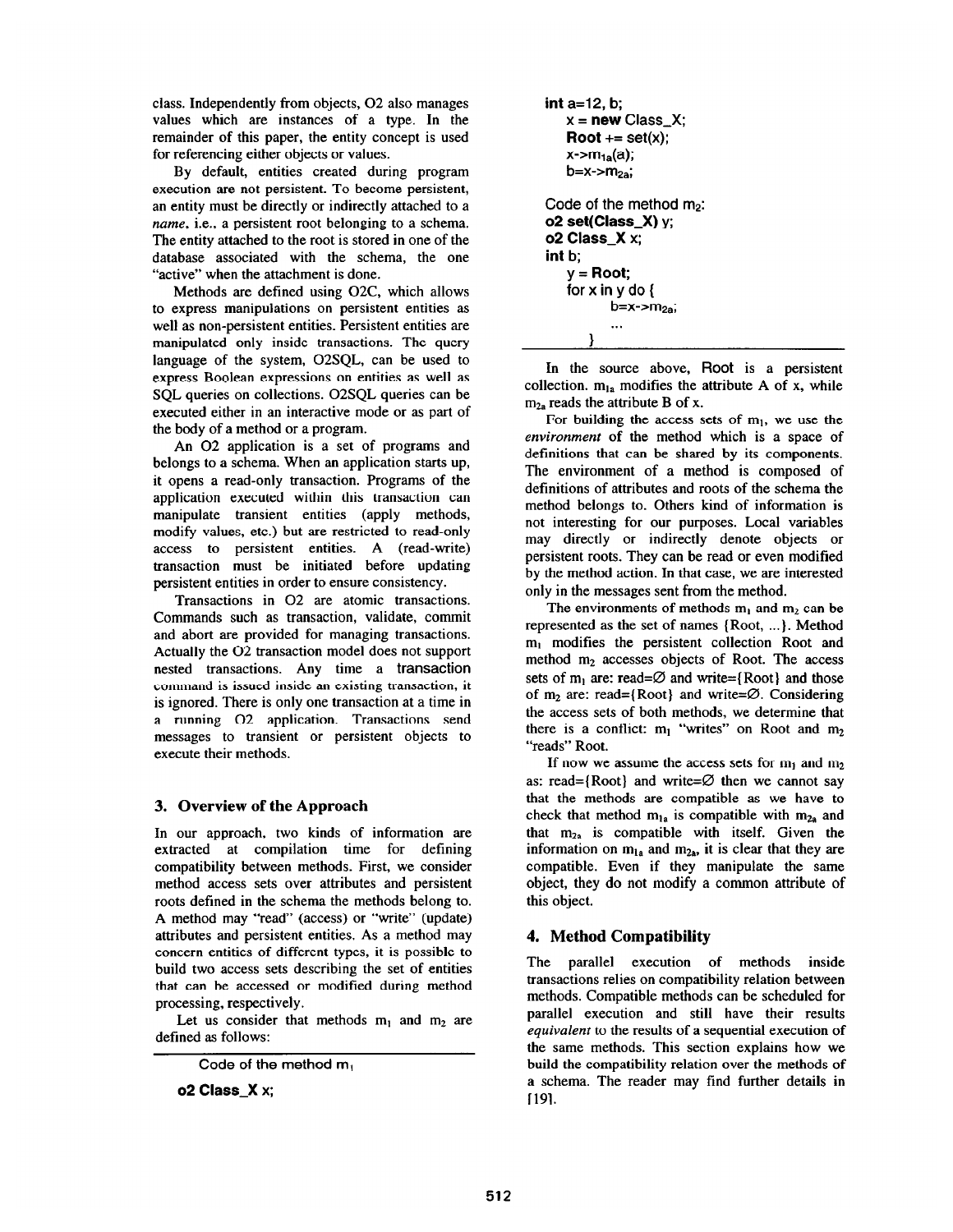### 4.1 Notation

#### Partial function:

Let  $Idf$  be the set of Identifiers and  $Type =$ {class, method, root, type, atomic, complex). Considering  $id \in Idf$  and  $t \in Type$ , the is a partial function that belongs to the set of functions  $ENV=Idf \rightarrow Type$ :

 $t/id = \lambda y$ . if  $y = id$  then t else the function is not defined.

### Domain of a function t/id:

 $Def(t/d) = {x \mid t/d(x) \text{ is defined}}$ 

#### Attributes and methods of a class:

The definition of an attribute of a class C is of the form  $a$ :t where  $a$  is an identifier and t is an atomic type or a complex type. Such a definition can be represented as a function  $t/C.a$ . For example, the function atomic/Person.name describes that name is an attribute of class Person and the function complex/Person.address describes the fact that address is an attribute of class Person with a complex type. A component attribute of address can also be described as a function, e.g., afomic/Person.address.zip. Given the definition of a class C, the attributes specified in this definition are given by:

$$
\alpha_{\text{Art}}^{C} = \bigcup_{i=1}^{n} t_i / C.a_i, t_i \in \{atomic, complex\} \land a_i \in \text{Idf}
$$

The definition of a method m of a class C can be represented as a function method/ $C$ .m. Given the definition of a class C having n methods  $m_i$ , the set of methods of C is represented as:

$$
\alpha_{\text{Meth}}^C = \bigcup_{i=1}^n \text{method } I \subset m_i, m_i \in \text{Idf}
$$

#### Schema:

 $\overline{a}$ 

A schema is a set of definitions of classes, types, functions, applications and persistent roots. Given a schema S, it is possible to build  $\alpha^{s}$ , a set of partial functions, each of them describing an element of the schema. For example, if S contains the definition of a class Person, the class/Person function belongs to  $\alpha^{S}$  and describes the fact that *Person* is a class. Given an identifier  $id \in \text{Idf}$ , class/Person(id) tells us if id denotes the class Person or not. Also if the persistent root The Persons defined as ThePersons defined as ThePersons:  $set(Person)$  belongs to S then the function *root/ThePersons*  $\in \alpha^S$ . In the following we give only the sets we are interested in for defining the compatibility of methods. Of course, we assume that we have  $\alpha^s$ .

 $a_{Class}^S = \{c \in a^S \mid c(id) = class\}$  is the set of class definitions.

 $\alpha_{\text{Meth}}^S = \{m \in \alpha^S \mid \exists c \in \alpha_{\text{Class}}^S \land m \in \alpha_{\text{Meth}}^C\}$  is the set of methods of schema.

 $\alpha_{Root}^S = \{ pr \in \alpha^S \mid pr(id) = root \}$  is the set of persistent roots.

#### 4.2 Primitive access sets of methods

For defining the primitive access sets of a method, we consider the 02C expressions and statements used in its body. The compilation phase of a method  $m$  of a class  $C$  in a schema  $S$  includes a new phase which consists in determining which attributes of an instance of C are accessed or modified. This phase also detects which persistent root of S are manipulated. Let mode be a function returning the access mode over an entity<sup>1</sup>:

mode : Idf  $\rightarrow$  {na, read, write}

Definition 1 Let S be a schema. The primitive access sets of a method in S is given by (m denotes a method of S, i.e.,  $m \in Def(\alpha_{Meth}^S)$ :

$$
read_m = \{n \in Def(\alpha_{An}^C \cup \alpha_{Root}^S) | mode(n) = read\}
$$
  
write<sub>m</sub> = \{n \in Def(\alpha\_{An}^C \cup \alpha\_{Root}^S) | mode(n) = write\}

The following function  $\beta_m$  associates to a method m its primitive access sets:

$$
\beta_m\!:\!m\!\rightarrow read_m\times write_m
$$

This function belongs to the set of functions  $Idf \rightarrow 2^{1df} \times 2^{1df}$  and  $\beta_m[1] = read_m$ ,  $\beta_m[2]$  = write<sub>m</sub>. The primitive access sets of methods  $\beta_s$  of a schema S are:

$$
\beta_{S} = \bigcup \beta_{m_i}, m_i \in Def(\alpha_{Method}^{S})
$$

The  $\beta_s$  function may be represented as a table. For example, Table 1 gives the access sets of some methods of classes  $C_1$  and  $C_2$  belonging to a schema example.

|                                 | read                     | write                | ext |
|---------------------------------|--------------------------|----------------------|-----|
| $\mathbf{C}_{1}$ . $\mathbf{p}$ | ろ                        | Ø                    |     |
| $C_1.r$                         | Ø                        | ${C_1 \text{.at}_4}$ |     |
|                                 | $C_2$ .at <sub>2</sub> } | Δ                    |     |

 $<sup>1</sup>$  na means "no access".</sup>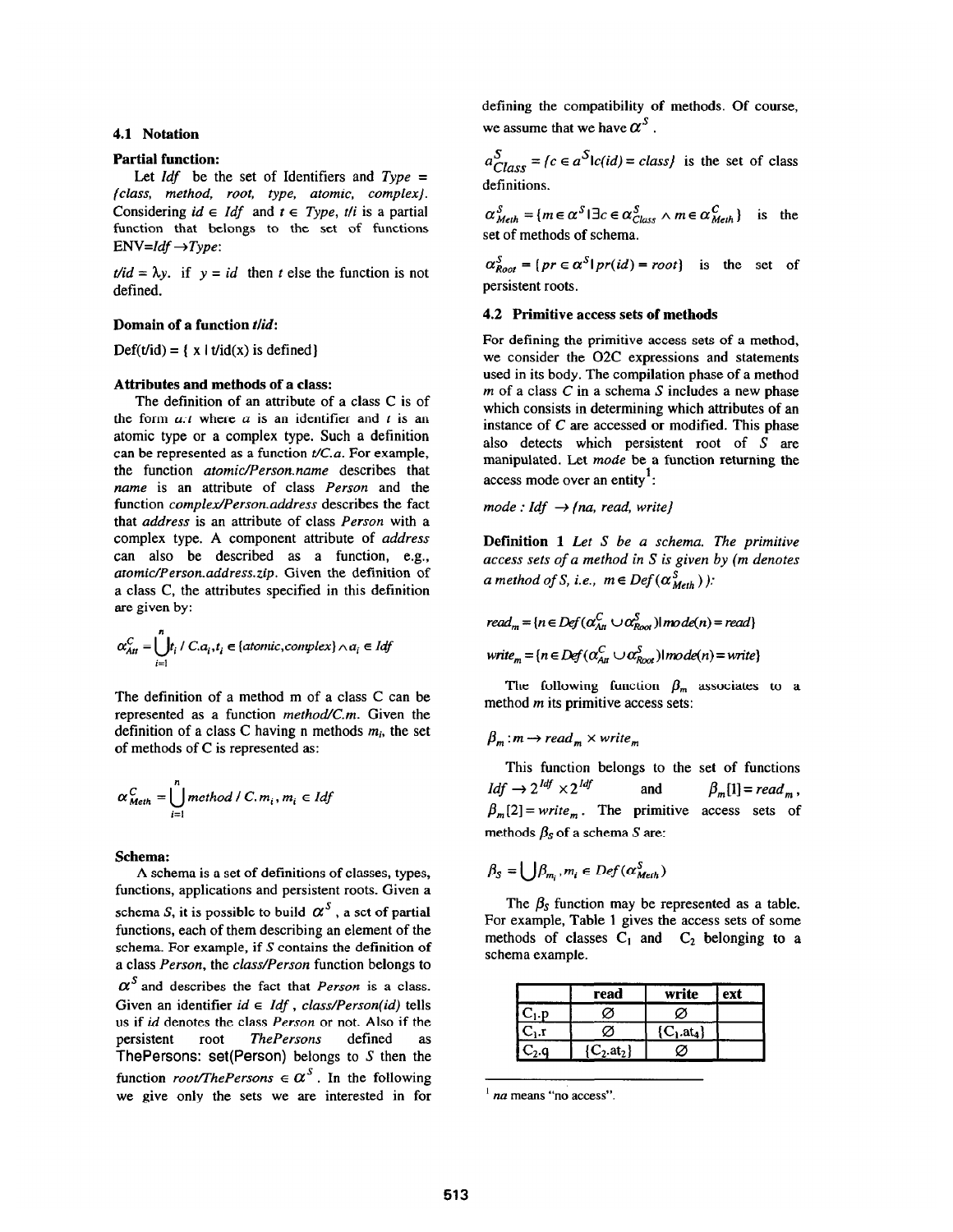|             | $C_2$ .at <sub>1</sub>      | $C_2$ .at <sub>3</sub>     |  |
|-------------|-----------------------------|----------------------------|--|
|             | z                           | ${C_2}$ .at <sub>1</sub> } |  |
| - 11<br>-2. | $C_2$ .at <sub>5</sub> $\}$ |                            |  |

Table 1: Primitive access sets of some methods

An important aspect in building access sets of a method relates to its arguments. Arguments having atomic types are considered as local variables. If an argument represents an instance of the class to which the method belongs, we consider it as self and therefore, we take it into account when building the primitive access sets.

Another important aspect relates to late binding. A method defined in a class can later be redefined in its subclasses (overriding). Since method code can depend on the actual class of objects, the binding between a method name and its code has to be carried out at run time. This makes impossible to know, at compilation time, which code will be executed exactly. Therefore, in building primitive access sets, we choose to keep the most restrictive access over the entities used in different codes associated to the same method name. Let us consider a class  $C_1$  which has a method m<sub>1</sub> and a class  $C_2$ , subclass of  $C_1$ . Method  $m_1$  is inherited by  $C_2$  and is redefined in  $C_2$  (cf. Figure 2). Assume that method  $C_1.m_1$  "reads" root1 while method  $C_2.m_1$ modifies it. The access sets of  $C_1.m_1$  and  $C_2.m_1$  are read = {root1} and write = {root1}. This is clearly a pessimistic approach, but it makes sure compatibility of methods is correct even though methods are inherited.



### 4.3 Extended access sets

In the primitive access sets of a method m of a class C, we consider only attributes of C. However, m may have indirectly some effects on attributes of the same class or of other classes. More generally, if a method  $m_1$  calls another method  $m_2$  of the same class or of another class, then the access sets of  $m_1$ takes in account the access sets of  $m_2$  which in turns takes into account the sets of any called method. In order to get the final access sets of a method m of a schema, we consider the access sets and the control graph of m.

Figure 3 shows that the control flow among methods possibly called during the execution of a method p can be represented as a directed acyclic graph, so-called a control graph. In such a graph, nodes represent methods (more precisely method identifiers) and edges represent the control flow. The root of the graph is the method of interest. The control structure is denoted by  $\rightarrow$  and the semantics of  $C_1.m_1\rightarrow C_2.m_2$  is that the execution of  $C_2.m_2$ should sequentially follow  $C_1.m_1$ . This means that method  $m_1$  of class  $C_1$  calls method  $m_2$  of class  $C_2$ . In Figure 3, we have  $C_1.p \rightarrow C_2.q$  and  $C_1.p \rightarrow C_1.r$ which means that method  $p$  of class  $C<sub>1</sub>$  calls method q of class  $C_2$  and method r of class  $C_1$ .



#### Figure 3: Building the extended access sets of methods using control graphs

Also in Figure 3 we show how we extend the access sets of method p of class  $C_1$  considering the control graph of p and assuming we have the primitive access sets of Table 1. Method u does not call methods and its primitive access sets are also its extended access sets. The construction of the extended access sets of  $C_2$  adds  $C_2$  at<sub>5</sub> to *read*<sub>s</sub>. Extending access sets of  $C_1$ .r takes into account the extended access sets of  $C_2$ .s and  $C_2$ .t. It first adds  $C_2$ , at<sub>1</sub> and  $C_2$ , at<sub>5</sub> to *read<sub>r</sub>*, and  $C_2$ , at<sub>3</sub> to *write<sub>r</sub>*. Then, proceeding  $C_2$ t, it adds  $C_2$ at<sub>1</sub> to *write<sub>r</sub>*. Finally, it removes  $C_2$  at<sub>1</sub> from *read<sub>r</sub>*. After extending access sets, Table 1 has the configuration given in Table 2.

|                   | read                                     | write                                                      | ext |
|-------------------|------------------------------------------|------------------------------------------------------------|-----|
| $C_1.p$           | $\{C_2 \text{ at}_2, C_2 \text{ at}_5\}$ | $\{C_2 \text{.at}_1, C_2 \text{.at}_3, C_1 \text{.at}_4\}$ |     |
| $C_1.r$           | $\{C_2$ .at <sub>5</sub> $\}$            | $\{C_2.at_1, C_2.at_3, C_1.at_4\}$                         |     |
| $ C_1.q$          | $\{C_2 \text{at}_2\}$                    |                                                            |     |
| $C_2.s$           | $\{C_2 \text{.at}_1, C_2 \text{.at}_5\}$ | ${C_2$ .at <sub>3</sub> }                                  |     |
| $C_2.t$           |                                          | ${C_2} . at_1$                                             |     |
| $\mathrm{C}_2$ .u | $\{C_2, at_5\}$                          |                                                            |     |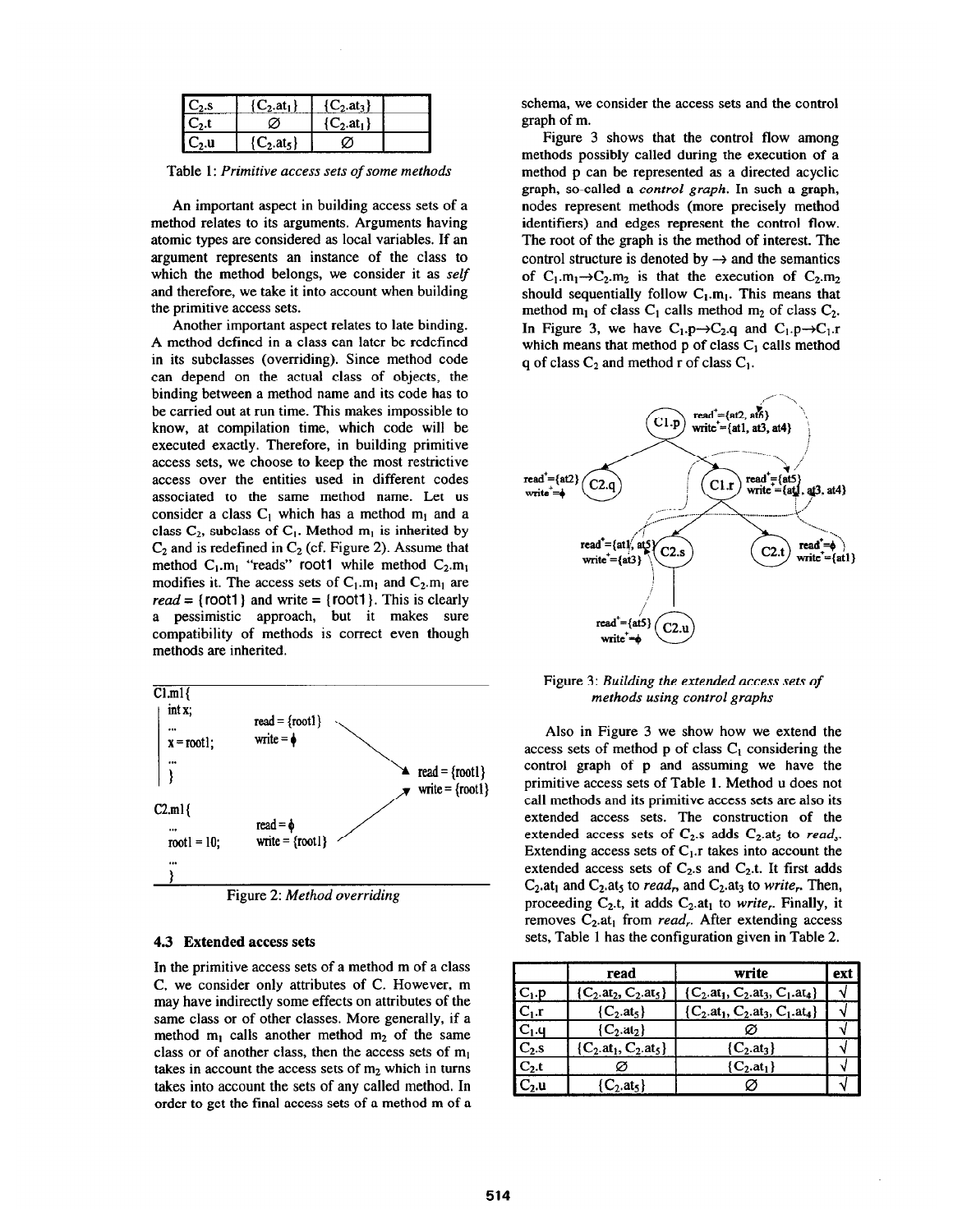### Table 2: Extended access sets of some methods

Let us consider the compilation phase of a method m and let us assume that this method has been compiled and that its primitive access sets have been calculated:  $\beta_s(m)$  is defined. Given the control graph of method m, the following algorithm is applied (at the end of compilation phase) for extending the access sets of m and of possibly other methods.

## Algorithm Access-set-extension Input: A control graph of a method m,  $\beta_S$ Ouput: Extended access sets of m

| extend(node, root, $\beta_s$ ) {                                                                                           |
|----------------------------------------------------------------------------------------------------------------------------|
| <b>if</b> (node $=$ nil) then                                                                                              |
| root.ext = true $)$ ;                                                                                                      |
| else                                                                                                                       |
| while node $\neq$ nil do {                                                                                                 |
| extend(succ(node), node, $\beta_s$ );                                                                                      |
| $\beta_{\rm s}(\text{root})[1] = \beta_{\rm s}(\text{root})[1] \cup \beta_{\rm s}(\text{node})[1];$                        |
| $\beta_{\rm S}(\text{root})[2] = \beta_{\rm S}(\text{root})[2] \cup \beta_{\rm S}(\text{node})[2];$<br>$node = alt(node);$ |
| ١.                                                                                                                         |
| $\beta_{s}(\text{root})[1] = \beta_{s}(\text{root})[1] - \beta_{s}(\text{root})[2];$                                       |
|                                                                                                                            |

In order to make a difference hereafter between a primitive access set and its corresponding extended access set we use the following:

- . m denotes a method of a schema S, i.e.,  $m \in Def(\alpha_{Meth}^S)$ ;
- write<sup>+</sup> is the extended write access set of m;
- read<sup>+</sup> is the extended read access set of m

## 4.4 Compatibility

The extended access sets of a method give us information on the way the method interacts directly or not on attributes of classes and persistent roots. Based on those sets, compatibility relation is defined for all methods of a schema. Two methods  $m_1$  and  $m_2$  of a schema S are compatible if they are not in conflict, i.e., if an element of the extended write access set of one of the methods does not belong to extended access sets of the other.

Definition 2 The compatibility relation between methods of a schema is given by:

$$
\forall m_1, m_2 \in \alpha_{\text{Meth}}^S, \text{Mcompatible}(m_1, m_2) \Leftrightarrow
$$
\n
$$
\text{read}_{m1}^+ \cap \text{write}_{m2}^+ = \varnothing \land
$$
\n
$$
\text{write}_{m1}^+ \cap \text{read}_{m2}^+ = \varnothing \land
$$
\n
$$
\text{write}_{m1}^+ \cap \text{write}_{m2}^+ = \varnothing
$$

The Mcompatible relationship can be materialized as a matrix. Figure 4 gives the matrix built for methods in Figure 3. One entry in line *l* and column  $c$  gives the result of *Mcompatible(l,c)*.

|          |       |         |      |         | $C_1$ p   $C_1$ r   $C_2$ q   $C_2$ s   $C_2$ t   $C_2$ u |      |
|----------|-------|---------|------|---------|-----------------------------------------------------------|------|
| $C_1.p$  | false | false l | true |         | false   false                                             | true |
| $C_1.r$  | false | false   | true |         | false false                                               | true |
| $C_2$ .q | true  | true    | true | true    | true                                                      | true |
| $C_2.s$  | false | false   | true | false l | false                                                     | true |
| $C_2$ ,t | false | false   | true | false   | false                                                     | true |
| $C_2.u$  | true  | true    | true | true    | true                                                      | true |

Figure 4: Example of a Mcompatibility matrix

# 5. Parallelizing 02 Transactions

Our approach transforms the definition of an 02 transaction into an execution plan where methods are scheduled for parallel execution. This plan is build based on the order of methods inside transactions and on compatibility relation. Compatible methods are scheduled for parallel execution while scheduling follows definition order for methods that have to be sequentially executed. Later on the plan is used to generate a new transaction definition code.

### 5.1 Execution plan

Each transaction is logically represented in terms of a graph of methods. The vertices are methods and the edges represent the execution order relation. For instance, if a method  $m_j$  immediately follows a method  $m_i$  in a transaction definition, than there is edge from  $m_i$  to  $m_j$  in the transaction graph. Consider a transaction and his graph given in figure 5.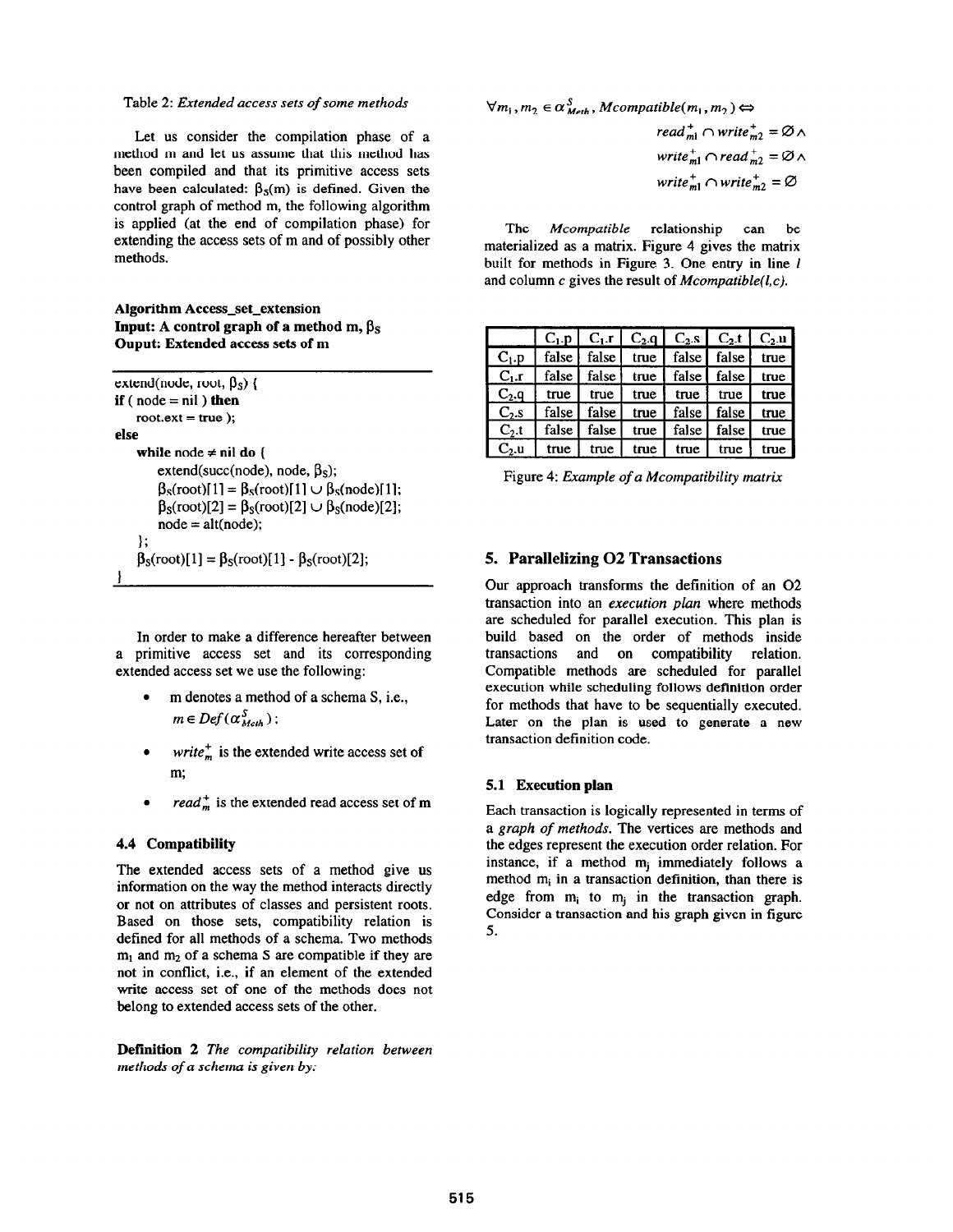

Figure 5: Transaction graph

There are three different types of vertices: (1) transactional, (2) conditional and (3) message. Transactional and conditional vertices always follow definition order and will not be moved in the graph. Message vertices are considered for transformation if the methods they represent are compatible.

Before transformation, the order between message vertices is totally defined so that each vertex has only one incoming and an outgoing edge. Graph transformation changes the relation between vertices, in a way that a vertex may have several incoming and outgoing edges. When a vertex has a number of outgoing edges, it starts a set of sibling vertices and is said to be a spawn vertex. Each sibling vertex has only one outgoing edge that arrives in a vertex called barrier. We call a bloc a set of vertices with a spawn vertex followed by a set of siblings and finished by a barrier vertex.

Graph transformation algorithm creates blocs of vertices inside transaction graphs. It follows a transaction graph and performs two main steps:

- 1. When consecutive message vertices represent compatible methods, they become siblings. This transformation is made until one of the following condition holds:
	- . Next vertex is a transaction or conditional one.
	- The method of the next message vertex is not compatible with one of the actual siblings.
- 2. A barrier vertex is always introduced after siblings.

Considering the transaction graph of the figure 5, transformation would result in a new graph showed in figure 6. Vertices 2, 3 and 4 become siblings since they are consecutive and their methods are compatible. They are followed by a synchronization vertex right before vertex 5 which is a conditional vertex. On the other hand, vertices 6 and 7 are consecutive but their methods are not compatible, so the parent/child relation for those vertices is the same as before.



Figure 6: Graph of a transaction after transformation

### 5.2 Code Generation

We use the execution plan to generate a new 02 transaction code that will schedule for parallel execution of methods and will produce the same results as the transaction sequential code [19]. We generate new code mainly for blocs of vertices. The rest of the transaction code remains as it has been defined. So methods can be sequentially or concurrently executed in transactions.

Spawn and barrier vertices define the<br>
intes for parallel execution inside boundaries for parallel transactions. As a result parallel execution of never transpose boundaries. We assure that at the beginning and at the end (abort or validate) of a transaction there will be only a thread of control inside transactions. Using transactions as synchronization boundaries for parallel execution of methods implies that we would never have two transactions of the same application running in parallel. So all methods of a transaction have to finish execution before a new transaction is set up.

## 5.2.1 Spawning and Synchronizing threads

The code generation phase transforms sibling vertices of a bloc in system calls that create as many threads of control as the number of vertices. Each method of the bloc will be schedule for parallel execution in a new thread of control. Threads are asynchronously spawned and each one is sequentially executed although full parallelism is accomplished inside the bloc.

There is no need for synchronization while parallel threads are performed since they are completely independent one of the other. This is assured by the compatibility relation between methods which is the basis for bloc construction. Each thread will execute the method code until the end of method and control will be transferred back to the transaction code.

Thread creation calls have several formal parameters that allow identification of the method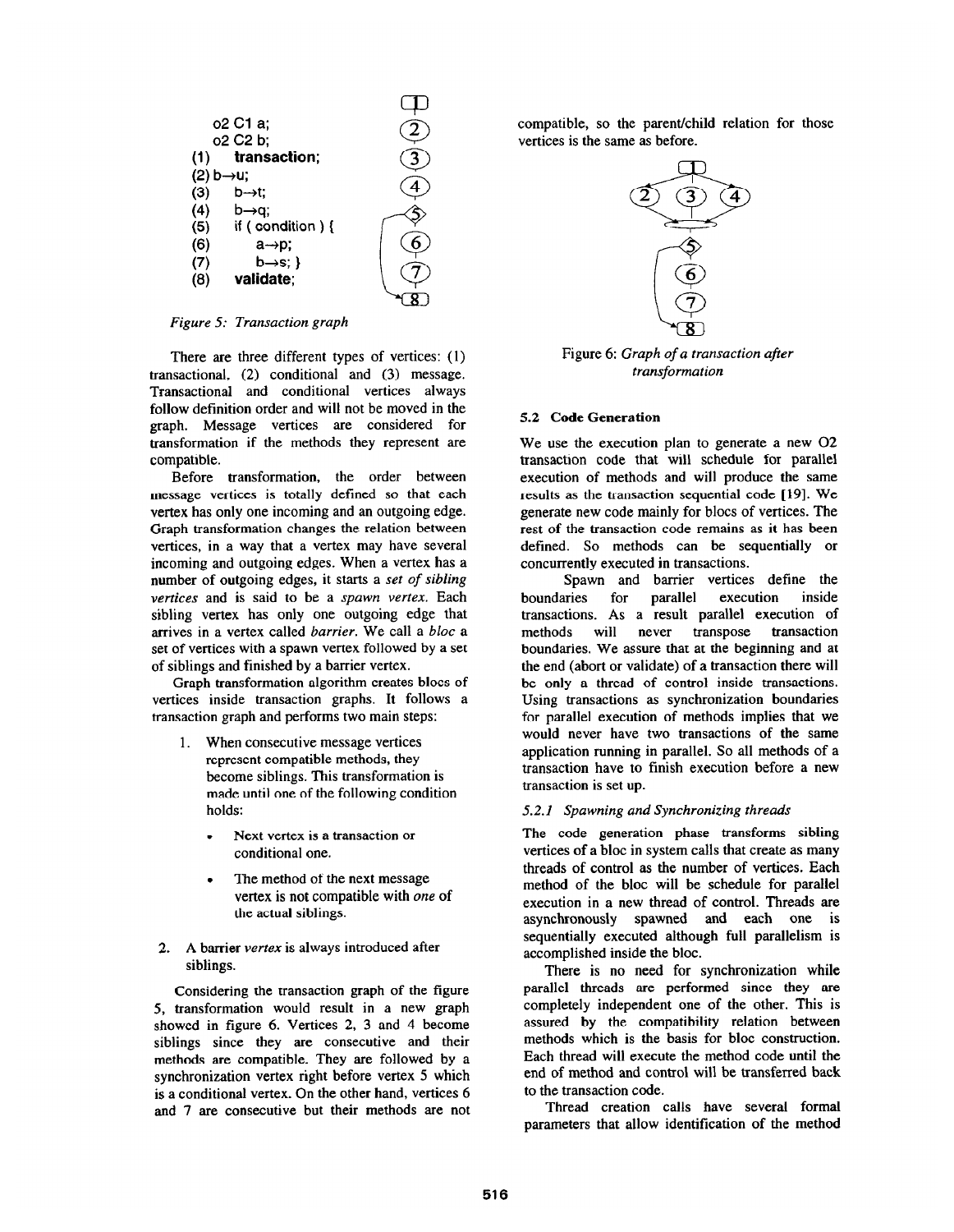to be executed and transfer of input and output method parameters. Threads are also uniquely identified. Thread id will be further used for synchronization purpose.

Barrier vertices generate synchronization code for parallel threads. We use a primitive called barrier that synchronizes all the running threads at the end of a bloc. After all methods have been executed, only one thread will be active and will continue the transaction execution.

In the following, we give the code generated by the execution plan of the figure 6. Note the system calls to create threads to execute methods  $C_2.u$ ,  $C_2.t$ and  $C_2$ .q. Right after these calls transaction issues a barrier to synchronize the spawned threads.

02 Cl a; 02 C2 b; (1) transaction: (2)  $IWD\_create(Th1, b\rightarrow u, 0, 0);$ (3) Iwp create(Th2,  $b\rightarrow t$ , 0, 0);  $(4)$  Iwp create(Th3, b $\rightarrow$ q, 0, 0); barrier(Th1, Th2, Th3); (5) if ( condition  $\}$  {  $(6)$  a  $\rightarrow$ p;  $(7) b \rightarrow s$ ; } (6) validate;

# 6. Related Work

Parallelism is not a new issue in database systems. There is a lot of work that deals with parallel query processing in the framework of relational systems [10, 22]. Several prototypes have already been built  $[5, 7, 11, 16, 25]$ . The issue in those approaches is the execution of a SQL query in parallel. Two forms of parallelism have been proposed: intra-operation and intra-query parallelism [22]. With object-oriented databases, new transaction models have been proposed. The nested transaction model also allows for exploiting parallelism in the context of database transactions [21]. Parallel execution of a transaction and its subtransactions is said to be vertical while parallelism between two transactions of the same level is called horizontal [17]. Several prototypes offer a way of specifying parallelism between or inside nested transactions [12, 131. Those approaches differ from the one described in this paper mainly in the way parallelism is specified. We generate parallelism by code transformation while they leave to programmers the responsibility of describing and controlling parallelism inside transactions. Besides our approach works in a classic transaction model.

The notion of *compatibility* has been used in the context of abstract data types mainly for concurrence control over shared objects [3, 231. Compatibility between operations is usually defined

as part of the abstract data type specification. Concurrence control algorithms used operation semantic information supplied in the type specification for dynamically defining compatibility between operations. Most of the compatibility operation checking procedure was made at runtime since the purpose was to augment object accessibility in concurrent transactions.

Commutativity and recoverability have lately been proposed as the natural successors for operation compatibility in the context of concurrent transactions  $[4, 9, 26]$ . Although they allow more concurrence than compatibility, these approaches are usually based on the functionality of transaction managers in order to validate operations in the correct order or rollback operations in case of invalid transaction history. We cannot use them since methods do not have a transaction semantics. Furthermore, we have decided to do as much as possible at compilation time in order to have less overhead at execution time.

In [20] we described a parallel execution model for a database programming language called Peplom. This model is based on the notion of actors [2] and supports both parallelism between objects and between methods inside objects. Asynchronous message passage is the basis for parallelism between objects while synchronization techniques make sure the mutual exclusion of parallel execution of methods belonging to the same object.

In [8] we proposed a model for optimizing active rules with parallelism. Asynchronous rule execution has been provided in  $[14, 15, 18]$  by the means of decoupled transactions. However, those early works differ from the approach we describe in [8] in various aspects. In our approach parallel execution of rules takes place inside the triggering transaction and therefore is semantically different from decoupled transactions. Nested transactions are used in [18] to concurrently execute rules as sub-transactions of the triggering transaction. Transaction creation has to be specified within the rule definition explicitly in [14, 181 or using composite and transaction events in [15]. In [24], rule associations define execution order between rules. Tree kinds of associations are proposed to programmers for specifying a precedence relationship between two rules, a rule and a set of rules, or a set of rules and a rule. Rules in a set can be executed in parallel. The strategy used for parallel execution of methods in a set is based on the control flow among the methods. Briefly speaking, two methods which are not involved in more than one association are said to be independent. If two methods/statements are independent of each other they are executed in parallel.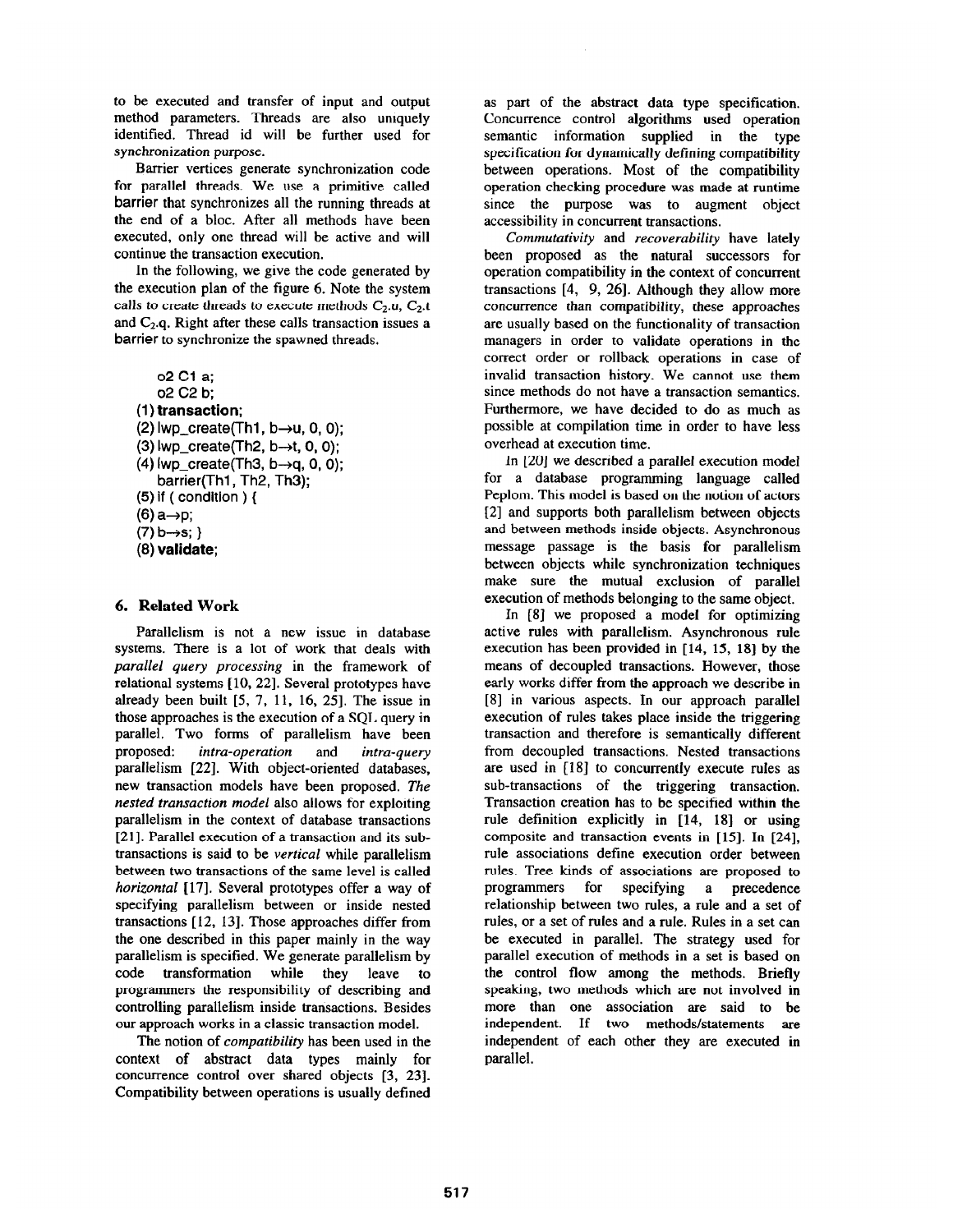## 7. Conclusion

In this paper we defined our approach for exploring parallelism in object-oriented database outside of the context of SQL queries. We proposed a technique for parallelizing transactions in a flat classical transaction model where a transaction is a sequence of methods. The technique is based on compatibility relation of methods which is compatibility relation of methods automatically determined at method compilation phase. Intra-transaction parallelism is accomplished by transforming transaction definition code in order to execute methods in parallel.

We implemented a prototype for the intratransaction parallelization model using the 02 object-oriented database system, which we described in this paper. The prototype introduces parallel execution inside 02 transactions through creation and synchronization of threads of control inside an 02 client running an application. We extended the 02 DBMS with two new modules:

- The compatibility table generator which is responsible for calculating compatibility relation between methods of a schema. It also manages the compatibility relation table as 02 named object.
- The *transaction* parallelizer which transforms 02 transaction definition code for scheduling methods for parallel execution.

Our prototype runs in a monoprocessor Unixlike workstation and supports virtual parallelism.

We already have some results on applying the intra-transaction parallelization model on a nested transaction model [ 191. In this context, we combine our technique of parallelizing method execution inside transactions with the power of intertransaction parallelism of the nested transaction model. Further investigation is still on the way and the results will be published later.

### 8. References

- [l] M. Adiba; C. Collet. Objets et Bases de Données - Le SGBD 02. Hermes, 1993
- [2] Actors: A Model of Concurrent Computation in Distributed Systems. The MIT Press, 1986.
- [3] B.R.Badrinath; K.Ramamritham. Synchronizing transactions on objects. IEEE Transactions on Computer, 37(5):541-547, May 1988.
- [4] B.R. Badrinath; K.Ramamritham. Semanticbased concurrency control: Beyond commutativity. ACM Transactions on Database Systems, 17(1):163-199, March 1992.
- [5] B. Bergsten; M. Couprie; M. Lopez. DBS3: A parallel database system for shared store. In Proc of the 2nd Int. Conf. on Parallel and Distributed Information Systems, pages 260- 262, San Diego, Jan 1993.
- [6] F. Bancilhon; C. Delobel; P. Kanellakis, editors. Building an Object-Oriented Database System - The History of 02. Morgan Kaufmann, 1992.
- [7] G. Copeland; W. Allexander; E. Boughter; T. Keller. Data placement in Bubba. In Proc of the 1988 ACM SIGMOD Int. Conf. on Management of Data, pages 99-108, Chicago.May 1988.
- [8] C. Collet: J.C. Machado. Optimization of active rules with parallelism. In Proc of the Int. Workshop on Active and Real Time Databases, Skövde, June 1995.
- [9] P.K.Chrysanthis; S.Raghuram; K.Ramamritham. Extracting concurrency from objects: A methodology. In Proc. of the 1991 ACM SIGMOD Int. Conf. on Management of Data, pages 108-117, Denver, June 1991. ACM Press.
- [10] D.J. DeWitt; J. Gray. Parallel database systems: The future of high Performance database systems. Communications of the ACM, 35(6):85-98, June 1992.
- [11] D.J. DeWitt; S. Ghandeharadizeh; D. Scheiner; A. Bricher; H.I. Hsiao; R. Rasmussen. The Gamma Database Machine Project. IEEE Transactions on Knowledge and Data Engineering, 2( 1): 112-124, Mar 1990.
- [12] P. Dasgupta; R.J. LeBlanc Jr.; W.F. Appelbe. The Clouds Distributed Operating System. In Proc of the 8th Int. Conf. on Distributed Computing Systems, pages 2-9, San Jose, June 1988, IEEE.
- [13] J.L. Eppinger; L.B. Mummert; A.Z. Spector. Camelot and Avalon: A Distributed Transaction Facility, 1991, Morgan.
- [14] S. Gatziu; A. Geppert; K.R. Dittrich. Integrating active concepts into an object-oriented database system. In Proc. of the 3rd Int. Workshop on Database Programming Languages: Bulk Types & Persistent Data, pages 399-415, Nafplion, 1991. Morgan.
- [15] N. Gehani; H.V. Jagadish; 0. Shmueli. Event specification in an active object-oriented database. In Proc. of the 1992 ACM SIGMOD Int. Conf. on Management of Data, pages 81-90, San Diego, 1992.
- [16] G. Graefe. Volcano: An Extensible and Parallel Query Evaluation System. IEEE<br>Transactions on Knowledge and Data Transactions on Knowledge and Data Engineering, 6(1):120-135, Feb 1994.
- [17] T. Härder; K. Rothermel. Concurrency control issues in nested transaction. The VLDB Journal, 2(1):39-74, Jan 1993.
- [18] M. Hsu; R. Ladin; D. McCarthy. An execution model for active database management systems. In Proc. of the 3rd Int. Conf. on Data and Knowledge Bases, pages 171-179, June, 1988.
- [19] J.C. Machado. Parallélisme et Transactions dans les Bases de Données à Objets, PhD Thesis, Universite de Grenoble, 1995.